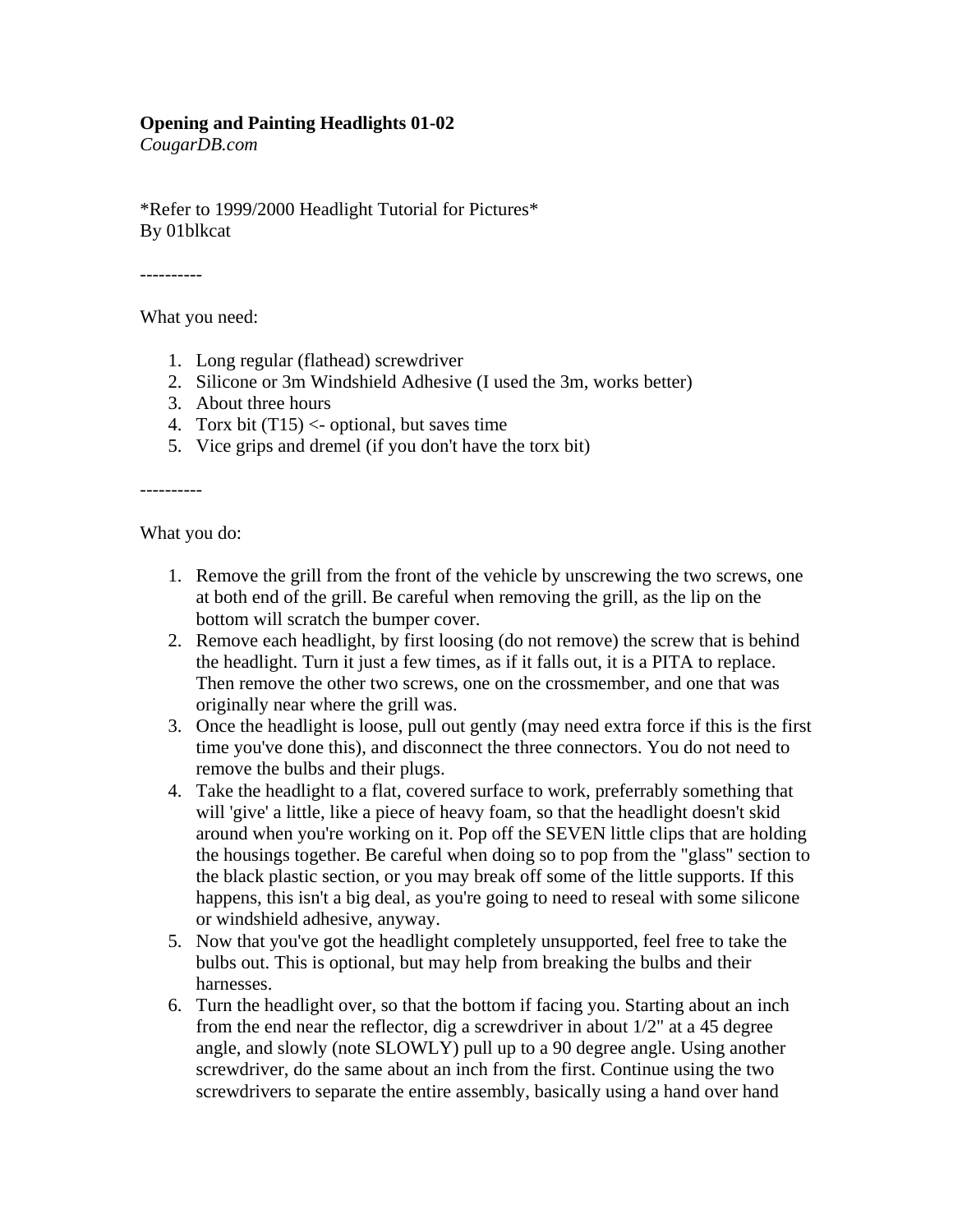technique. The goo will NOT bind back together, so don't worry if a section you've already done has gone back together a bit. It takes about 5 minutes to do the entire light the right way.

- 7. As you start to separate the top of the headlight, the weatherstripping will become loose. Make sure you see how it connects to the front section (it's just a few tabs that slide into the "clear" part). It won't come completely loose, so just hold onto it as you pull the headlight apart, and you'll be fine. It should stay with the clear part of the lense.
- 8. Once you're "punctured" the entire headlight all of the way around, take the corner that would normally face closest to the GRILL and begin to pull apart by hand. Don't use the side with the sidemarker, as it's not as strong, and may crack. If you have chosen not to move your bulbs, then you'll need to separate the headlight assembly slowly, an equal amount all of the way around, or you may break off the bulb heads as the light separates.
- 9. Once you've got the headlight separated, you'll have to clear some of the black goo up. Don't throw it out -- just bundle it back up against the sides of the black assembly.
- 10. There are two torx bolts holding the chrome part onto the plastic front. These are torx T15 bits. You can also do what I did by using a vice grips to simply grab and turn them. I had to dremel a little bit of the chrome from the front bolt (you'll see it when you open it up) in order to grab onto the bolt. None of the damage done by this method can be seen from the front, so don't worry. Otherwise, just use the T15 bit
- 11. From here, do what you want to do with the headlight... paint it, remove the reflector, clean it, etc.

When it comes time to seal it back up....

- 12. Reconnect the chrome piece inside of the plastic cover, and reattach the screws/torx bits.
- 13. Clean most of the existing black goo from the two assemblies, and close the light back up. Make sure you use generous amounts of the silicone or the windshield adhesive, or you'll have condensation in the lights. Make sure that the adhesive or silicone is placed UNDER the weatherstripping, or fogging will occur. It's important to lift up on the weatherstripping's support, put some adhesive under it, and then place the support down into the adhesive to make it stick.
- 14. Reattach the seven clips. If you broke any of the supports for the clips, take a piece of the adhesive and "create" a divot so that the clip can be reattached. It doesn't need to be a completely tight connection, as the adhesive will take care of that problem. Once you've got everything back together, take one last run at the adhesive/silicone along the top, under the weatherstripping, where the two pieces come together. This will ensure that no water enters from the top of the line, where it is most likely to enter.
- 15. Reinstall into the vehicle, simply reversing the removal instructions.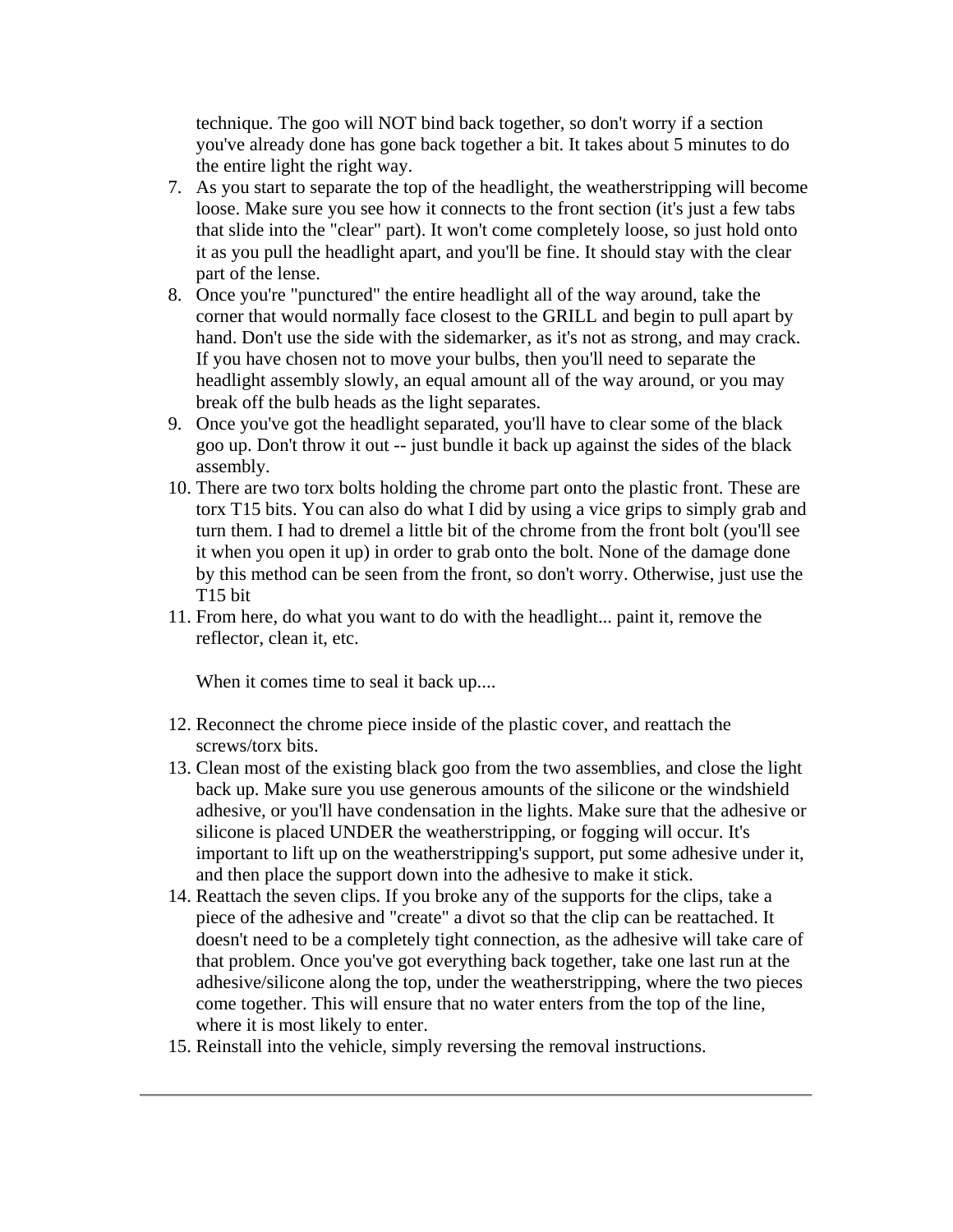RigaTony00's How-To for 2001-2002 headlights.

Supplies needed: Flat-head screwdrivers, T-15 Torx Bit, Black silicone adhesive. Also, a razor blade can be helpful.

1.) Remove headlights from car. (You have to remove your front grill, and then there are 3 screws holding the headlights in.)

2.) There are 7 little black metal clips which go around the perimeter of the headlights. Pop those off, using a flat-head screwdriver.

3.) I removed the black rubber stripping. This isn't necessary, but it gives you more room to work with, and also allows you to see a little better. Note how the stripping is attached in there, as it will help you put it back in.

4.) Starting at the corner, gently wedge a screwdriver in between the black plastic and the clear part of the headlight.

5.) You will be able to see that black goo (silicone) is holding the lights together. I wedged my screw driver in between, to pry them open a tiny bit, then cut up all the goo with a razor blade. You could also use a screw driver to break up the goo, but be gentile, as you don't want to crack the light.

6.) The black silicone goes all the way around the headlight, so just work your way slowly around. fortunately, one you cut thru the silicone, it won't stick back together, so you don't have to worry about sticking screwdrivers in there to hold them open.

7.) Once all the silicone has been broken, you will be able to pull the clear front away from the black back. Do this by pulling straight, not at an angle, or you'll crack your turnsingle bulb.

8.)Once this is done, you'll see that the clear front has a chrome housing in it, preventing you from getting your reflector out. The housing has two torx screws in it. You'll need a T-15 torx bit, with the tamper proof head on it. I got mine at autozone, for \$2.49.

9.) Once you unscrew the Torx screws, remove the chrome piece from the clear piece, and break a few of the orange tabs on the back of the chrome piece, which are holding the reflector in place. The reflector will then fall out. Make sure that you get all the little orange pieces you broke off out of the light before you close it back up.

10.) While you have the light open, I cleaned the inside of the clear part, as well as the chrome piece, so there would be no fingerprints once i closed the light back up.

11.) Now it's time to put the lights back together. Screw the chrome piece back into the clear housing. On the back of the light (black part) You'll see almost a little indented